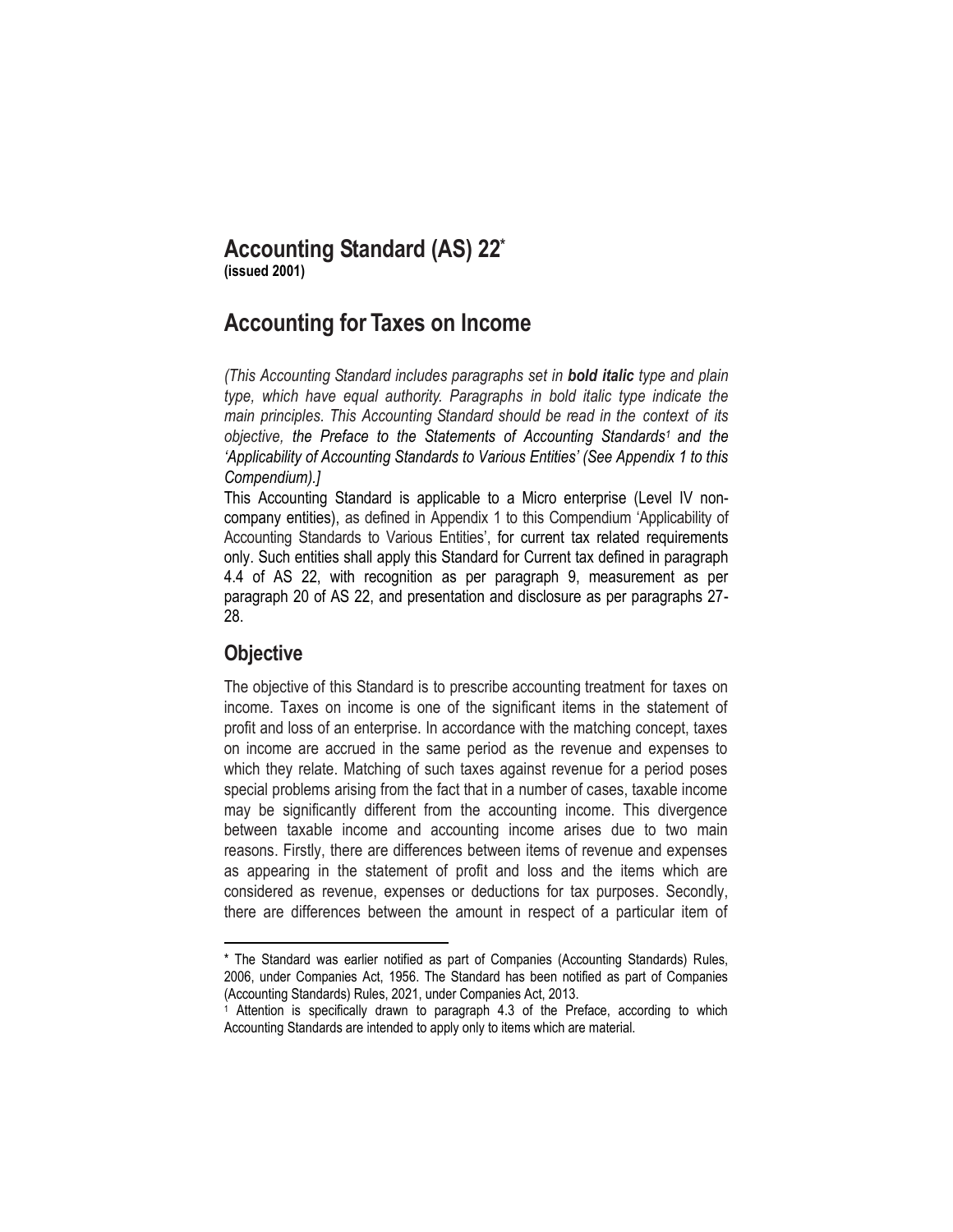revenue or expense as recognised in the statement of profit and loss and the corresponding amount which is recognised for the computation of taxable income.

# **Scope**

*1. This Standard should be applied in accounting for taxes on income. This includes the determination of the amount of the expense or saving related to taxes on income in respect of an accounting period and the disclosure of such an amount in the financial statements.*

2. For the purposes of this Standard, taxes on income include all domestic and foreign taxes which are based on taxable income.

3. This Standard does not specify when, or how, an enterprise should account for taxes that are payable on distribution of dividends and other distributions made by the enterprise.

# **Definitions**

*4. For the purpose of this Standard, the following terms are used with the meanings specified:*

*4.1 Accounting income (loss) is the net profit or loss for a period, as reported in the statement of profit and loss, before deducting income tax expense or adding income tax saving.*

*4.2 Taxable income (tax loss) is the amount of the income (loss) for a period, determined in accordance with the tax laws, based upon which income tax payable (recoverable) is determined.*

*4.3 Tax expense (tax saving) is the aggregate of current tax and deferred tax charged or credited to the statement of profit and loss for the period.*

*4.4 Current tax is the amount of income tax determined to be payable (recoverable) in respect of the taxable income (tax loss) for a period.*

*4.5 Deferred tax is the tax effect of timing differences.*

*4.6 Timing differences are the differences between taxable income and accounting income for a period that originate in one period and are capable of*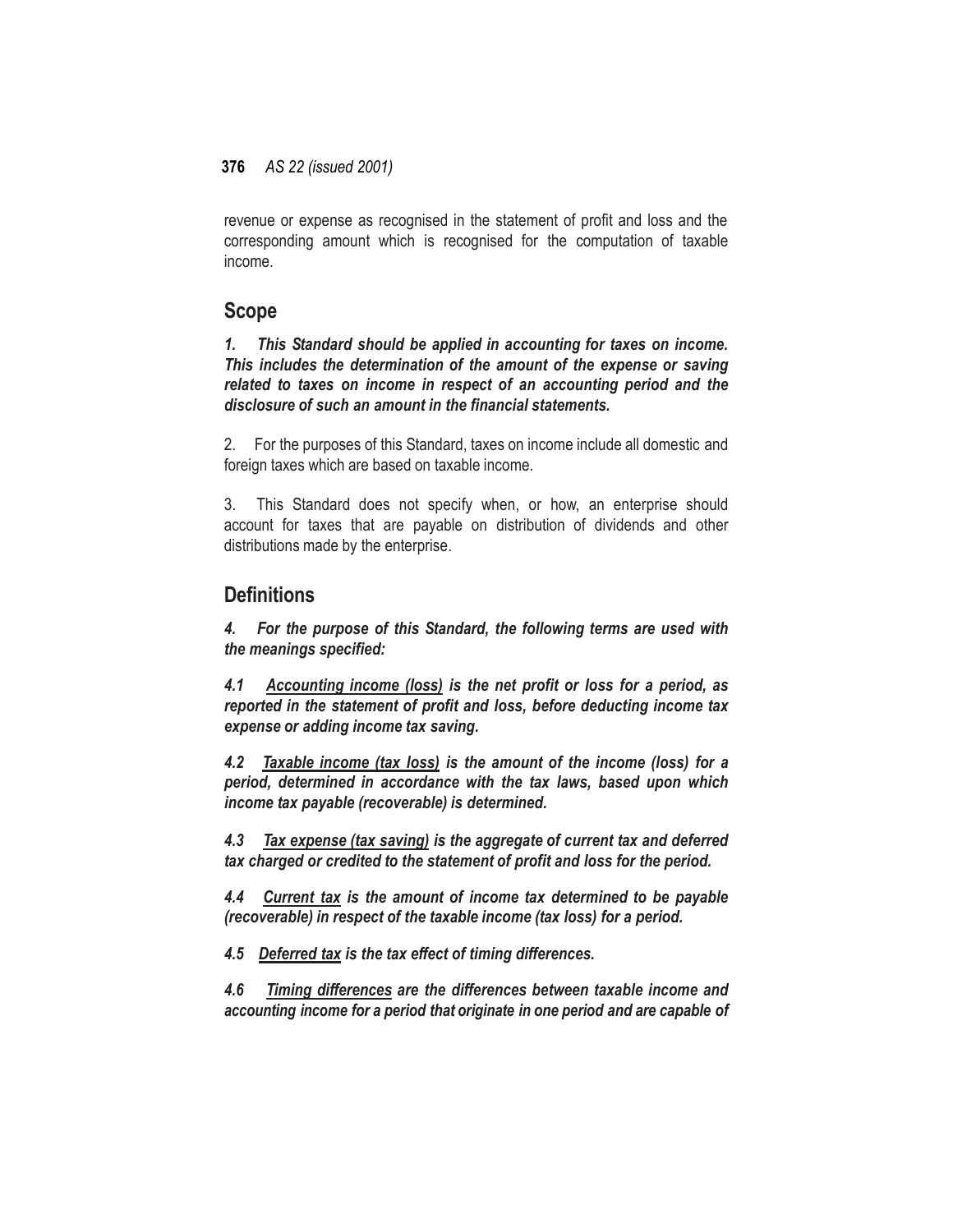#### *reversal in one or more subsequent periods.*

# *4.7 Permanent differences are the differences between taxable income and accounting income for a period that originate in one period and do not reverse subsequently.*

5. Taxable income is calculated in accordance with tax laws. In some circumstances, the requirements of these laws to compute taxable income differ from the accounting policies applied to determine accounting income. The effect of this difference is that the taxable income and accounting income may not be the same.

6. The differences between taxable income and accounting income can be classified into permanent differences and timing differences. Permanent differences are those differences between taxable income and accounting income which originate in one period and do not reverse subsequently. For instance, if for the purpose of computing taxable income, the tax laws allow only a part of an item of expenditure, the disallowed amount would result in a permanent difference.

7. Timing differences are those differences between taxable income and accounting income for a period that originate in one period and are capable of reversal in one or more subsequent periods. Timing differences arise because the period in which some items of revenue and expenses are included in taxable income do not coincide with the period in which such items of revenue and expenses are included or considered in arriving at accounting income. For example, machinery purchased for scientific research related to business is fully allowed as deduction in the first year for tax purposes whereas the same would be charged to the statement of profit and loss as depreciation over its useful life. The total depreciation charged on the machinery for accounting purposes and the amount allowed as deduction for tax purposes will ultimately be the same, but periods over which the depreciation is charged and the deduction is allowed will differ. Another example of timing difference is a situation where, for the purpose of computing taxable income, tax laws allow depreciation on the basis of the written down value method, whereas for accounting purposes, straight line method is used. Some other examples of timing differences arising under the Indian tax laws are given in Illustration 1.

8. Unabsorbed depreciation and carry forward of losses which can be set- off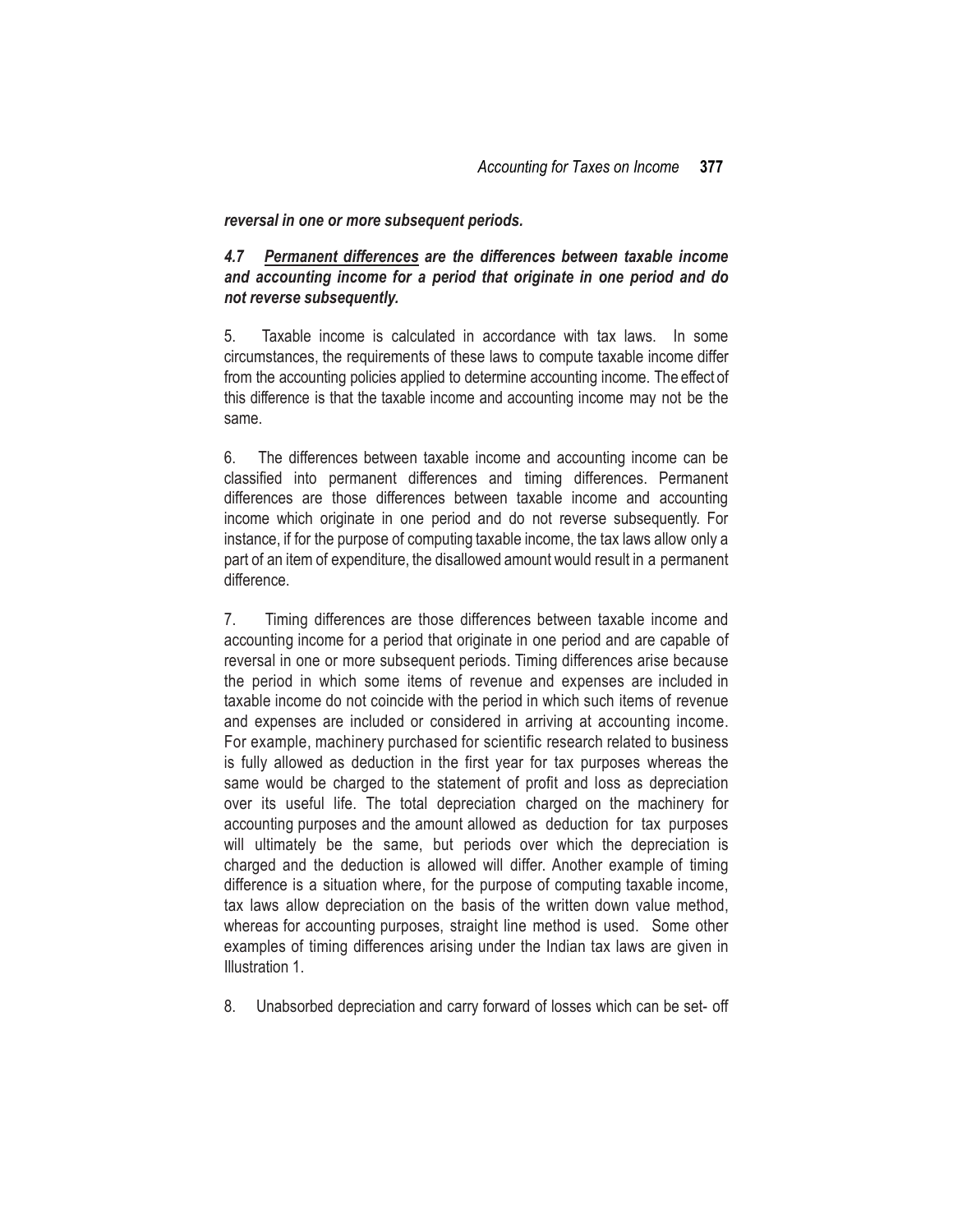against future taxable income are also considered as timing differences and result in deferred tax assets, subject to consideration of prudence (see paragraphs 15-18).

# **Recognition**

# *9. Tax expense for the period, comprising current tax and deferred tax, should be included in the determination of the net profit or loss for the period.*

10. Taxes on income are considered to be an expense incurred by the enterprise in earning income and are accrued in the same period as the revenue and expenses to which they relate. Such matching may result into timing differences. The tax effects of timing differences are included in the tax expense in the statement of profit and loss and as deferred tax assets (subject to the consideration of prudence as set out in paragraphs 15-18) or as deferred tax liabilities, in the balance sheet.

11. An example of tax effect of a timing difference that results in a deferred tax asset is an expense provided in the statement of profit and loss but not allowed as a deduction under Section 43B of the Income-tax Act, 1961. This timing difference will reverse when the deduction of that expense is allowed under Section 43B in subsequent year(s). An example of tax effect of a timing difference resulting in a deferred tax liability is the higher charge of depreciation allowable under the Income-tax Act, 1961, compared to the depreciation provided in the statement of profit and loss. In subsequent years, the differential will reverse when comparatively lower depreciation will be allowed for tax purposes.

12. Permanent differences do not result in deferred tax assets or deferred tax liabilities.

*13. Deferred tax should be recognised for all the timing differences, subject to the consideration of prudence in respect of deferred tax assets as set out in paragraphs 15-18.*

**Explanation:**

*(a) The deferred tax in respect of timing differenceswhich reverse during the tax holiday period is not recognised to the extent the enterprise's gross total income is subject to the deduction during the tax holiday*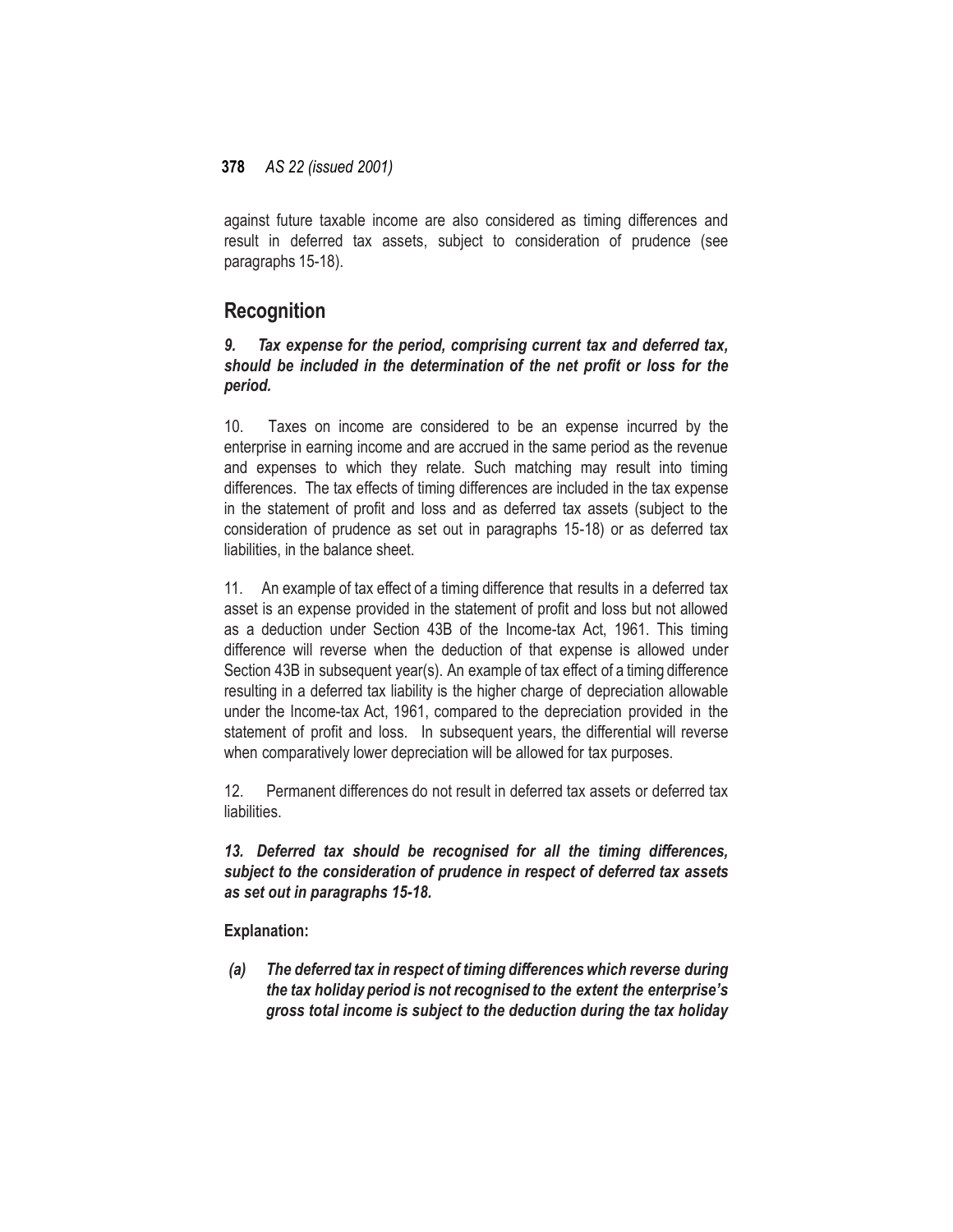*period as per the requirements of sections 80- IA/80IB of the Income-tax Act, 1961. In case of sections 10A/10B of the Income-tax Act, 1961 (covered under Chapter III of the Income-tax Act, 1961 dealing with incomes which do not form part of total income), the deferred tax in respect of timing differences which reverse during the tax holiday period is not recognised to the extent deduction from the total income of an enterprise is allowed during the tax holiday period as per the provisions of the said sections.*

- *(b) Deferred tax in respect of timing differences which reverse after the tax holiday period is recognised in the year in which the timing differences originate. However, recognition of deferred tax assets is subject to the consideration of prudence as laid down in paragraphs 15 to 18.*
- *(c) For the above purposes, the timing differences which originate first are considered to reverse first.*

### *The application of the above explanation is illustrated in the Illustration attached to the Standard.*

14. This Standard requires recognition of deferred tax for all the timing differences. This is based on the principle that the financial statements for a period should recognise the tax effect, whether current or deferred, of all the transactions occurring in that period.

# *15. Except in the situations stated in paragraph 17, deferred tax assets should be recognised and carried forward only to the extent that there is a reasonable certainty that sufficient future taxable income will be available against which such deferred tax assets can be realised.*

16. While recognising the tax effect of timing differences, consideration of prudence cannot be ignored. Therefore, deferred tax assets are recognised and carried forward only to the extent that there is a reasonable certainty of their realisation. This reasonable level of certainty would normally be achieved by examining the past record of the enterprise and by making realistic estimates of profits for the future.

### *17. Where an enterprise has unabsorbed depreciation or carry forward of losses under tax laws, deferred tax assets should be recognised only to*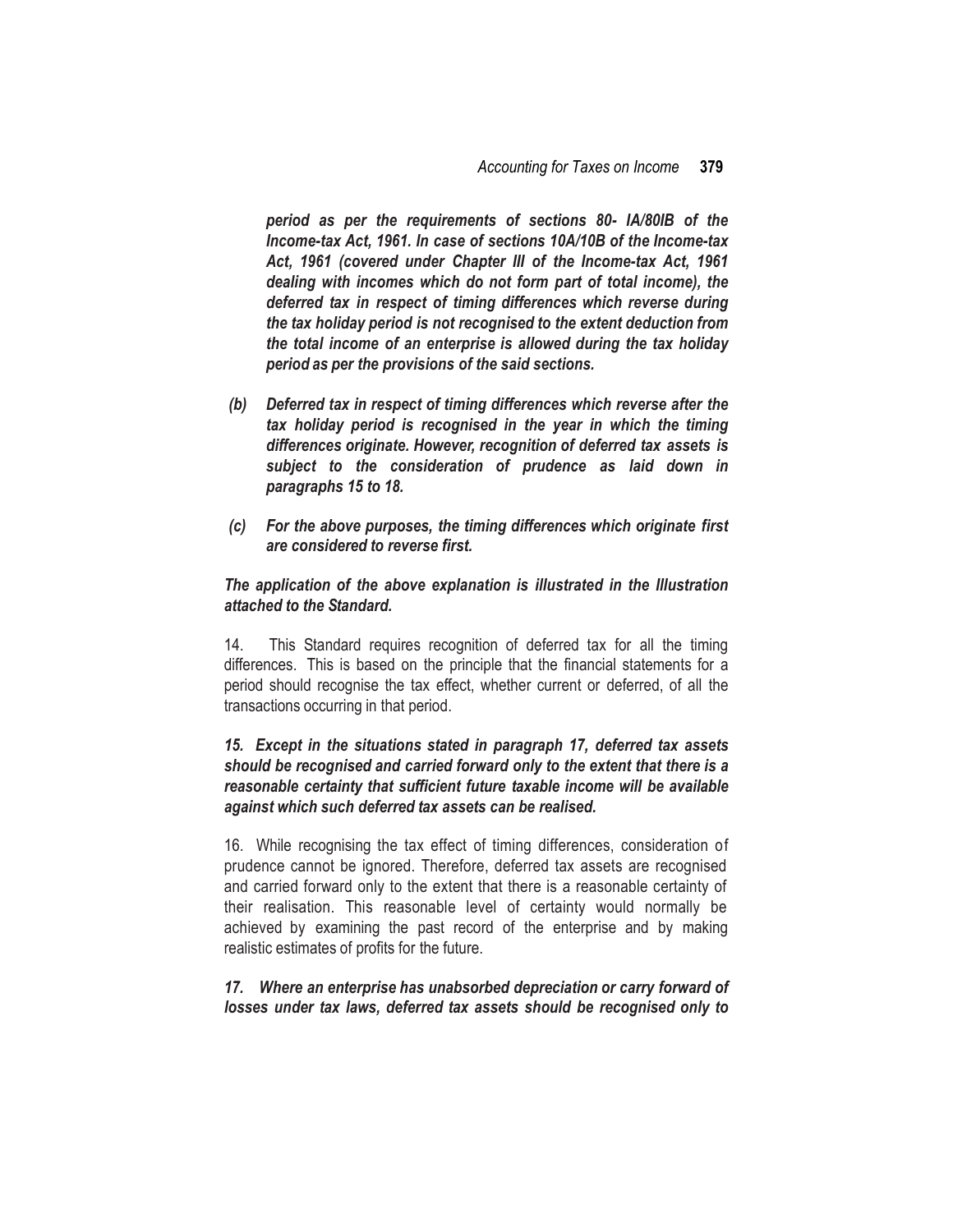*the extent that there is virtual certainty supported by convincing evidence that sufficient future taxable income will be available against which such deferred tax assets can be realised.*

#### **Explanation:**

- *1. Determination of virtual certainty that sufficient future taxable income will be available is a matter of judgement based on convincing evidence and will have to be evaluated on a case to case basis. Virtual certainty refers to the extent of certainty, which, for all practical purposes, can be considered certain. Virtual certainty cannot be based merely on forecasts of performance such as business plans. Virtual certainty is not a matter of perception and is to be supported by convincing evidence. Evidence is a matter of fact. To be convincing, the evidence should be available at the reporting date in a concrete form, for example, a profitable binding export order, cancellation of which will result in payment of heavy damages by the defaulting party. On the other hand, a projection of the future profits made by an enterprise based on the future capital expenditures or future restructuring etc., submitted even to an outside agency, e.g., to a credit agency for obtaining loans and accepted by that agency cannot, in isolation, be considered as convincing evidence.*
- *2 (a) As per the relevant provisions of the Income-tax Act, 1961 , the 'loss' arising under the head 'Capital gains' can be carried forward and set-off in future years, only against the income arising under that head as per the requirements of the Income-tax Act, 1961.*
	- *(b) Where an enterprise's statement of profit and loss includes an item of 'loss' which can be set-off in future for taxation purposes, only against the income arising under the head 'Capital gains' as per the requirements of the Income-tax Act, 1961, that item is a timing difference to the extent it is not set-off in the current year and is allowed to be set-off against the income arising under the head 'Capital gains' in subsequent years subject to the provisions of the Income-tax Act, 1961. In respect of such 'loss', deferred tax asset is recognised and carried forward subject to the consideration of prudence. Accordingly, in respect of such 'loss', deferred tax asset is recognised and carried forward only to the*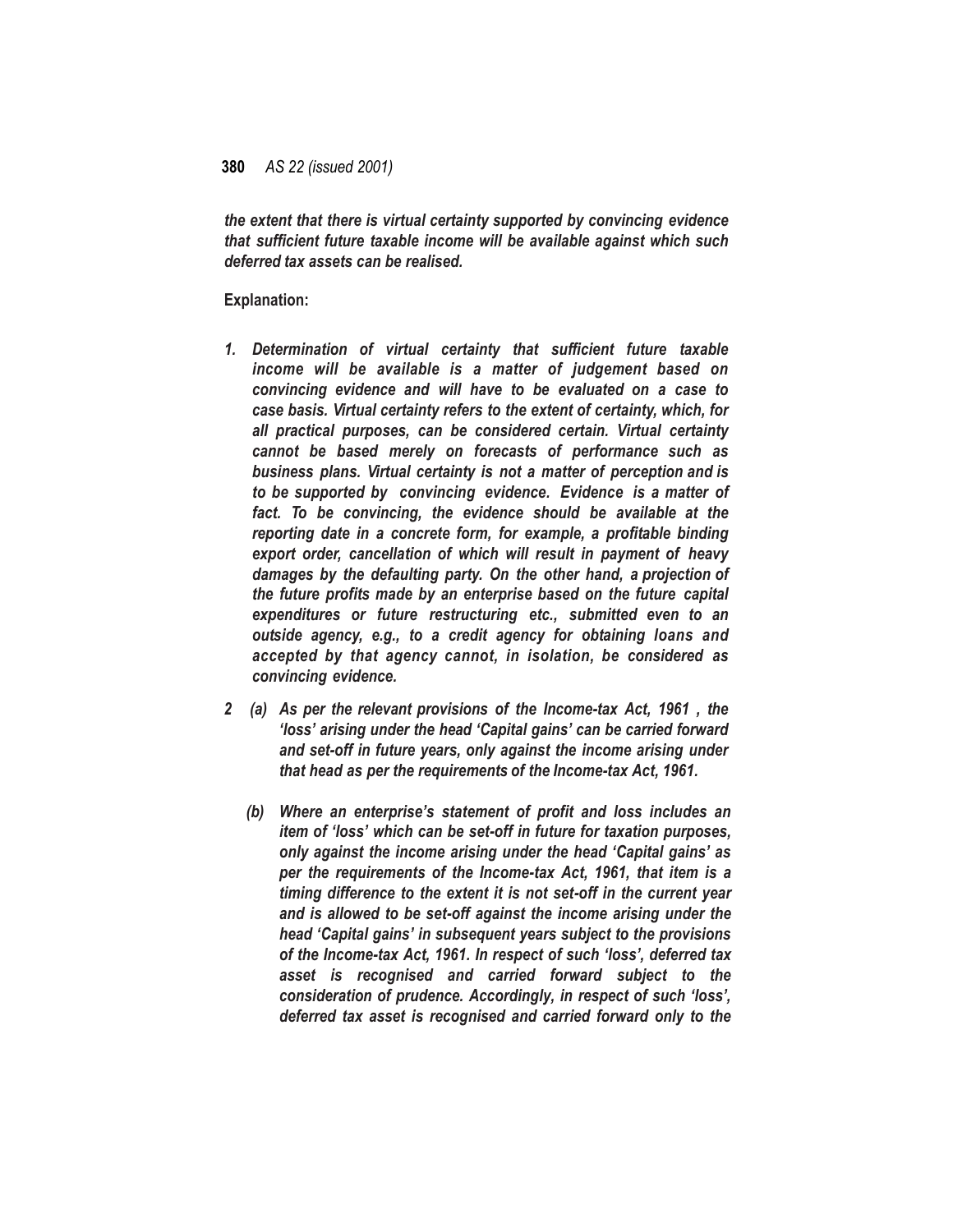extent that there is a virtual certainty, supported by convincing *evidence, that sufficient future taxable income will be available under the head 'Capital gains' against which the loss can be setoff as per the provisions of the Income-tax Act, 1961. Whether the test of virtual certainty is fulfilled or not would depend on the facts and circumstances of each case. The examples of situations in which the test of virtual certainty, supported by convincing evidence, for the purposes of the recognition of deferred tax asset in respect of loss arising under the head 'Capital gains' is normally fulfilled, are sale of an asset giving rise to capital gain (eligible to set-off the capital loss as per the provisions of the Income-tax Act, 1961) after the balance sheet date but before the financial statements are approved, and binding sale agreement which will give rise to capital gain (eligible to set-off the capital loss as per the provisions of the Income-tax Act, 1961).*

*(c) In cases where there is a difference between the amounts of 'loss' recognised for accounting purposes and tax purposes because of cost indexation under the Income-tax Act, 1961 in respect of long-term capital assets, the deferred tax asset is recognised and carried forward (subject to the consideration of prudence) on the amount which can be carried forward and set-off in future years as per the provisions of the Income-tax Act, 1961.*

18. The existence of unabsorbed depreciation or carry forward of losses under tax laws is strong evidence that future taxable income may not be available. Therefore, when an enterprise has a history of recent losses, the enterprise recognises deferred tax assets only to the extent that it has timing differences the reversal of which will result in sufficient income or there is other convincing evidence that sufficient taxable income will be available against which such deferred tax assets can be realised. In such circumstances, the nature of the evidence supporting its recognition is disclosed.

# **Re-assessment of Unrecognised Deferred Tax Assets**

19. At each balance sheet date, an enterprise re-assesses unrecognised deferred tax assets. The enterprise recognises previously unrecognised deferred tax assets to the extent that it has become reasonably certain or virtually certain, as the case may be (see paragraphs 15 to 18), that sufficient future taxable income will be available against which such deferred tax assets can be realised. For example, an improvement in trading conditions may make it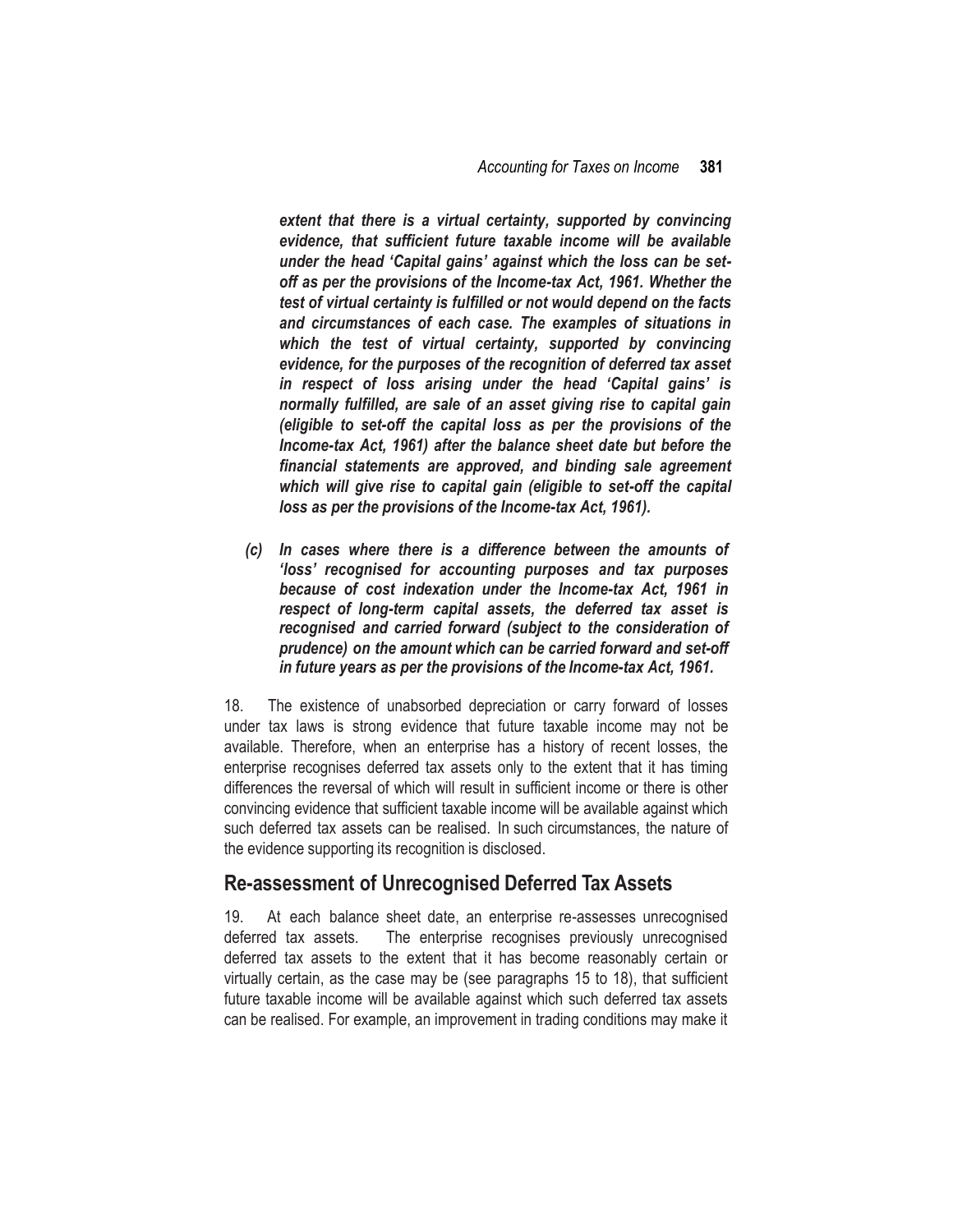reasonably certain that the enterprise will be able to generate sufficient taxable income in the future.

# **Measurement**

*20. Current tax should be measured at the amount expected to be paid to (recovered from) the taxation authorities, using the applicable tax rates and tax laws.*

*21. Deferred tax assets and liabilities should be measured using the tax rates and tax laws that have been enacted or substantively enacted by the balance sheet date.*

#### **Explanation:**

- *(a) The payment of tax under section 115JB of the Income-tax Act, 1961 is a current tax for the period.*
- *(b) In a period in which a company pays tax under section 115JB of the Income-tax Act, 1961, the deferred tax assets and liabilities in respect of timing differences arising during the period, tax effect of which is required to be recognised under this Standard, is measured using the regular tax rates and not the tax rate under section 115JB of the Income-tax Act, 1961.*
- *(c) In case an enterprise expects that the timing differences arising in the current period would reverse in a period in which it may pay tax under section 115JB of the Income-tax Act, 1961, the deferred tax assets and liabilities in respect of timing differences arising during the current period, tax effect of which is required to be recognised under AS 22, is measured using the regular tax rates and not the tax rate under section 115JB of the Income-tax Act, 1961.*

22. Deferred tax assets and liabilities are usually measured using the tax rates and tax laws that have been enacted. However, certain announcements of tax rates and tax laws by the government may have the substantive effect of actual enactment. In these circumstances, deferred tax assets and liabilities are measured using such announced tax rate and tax laws.

23. When different tax rates apply to different levels of taxable income,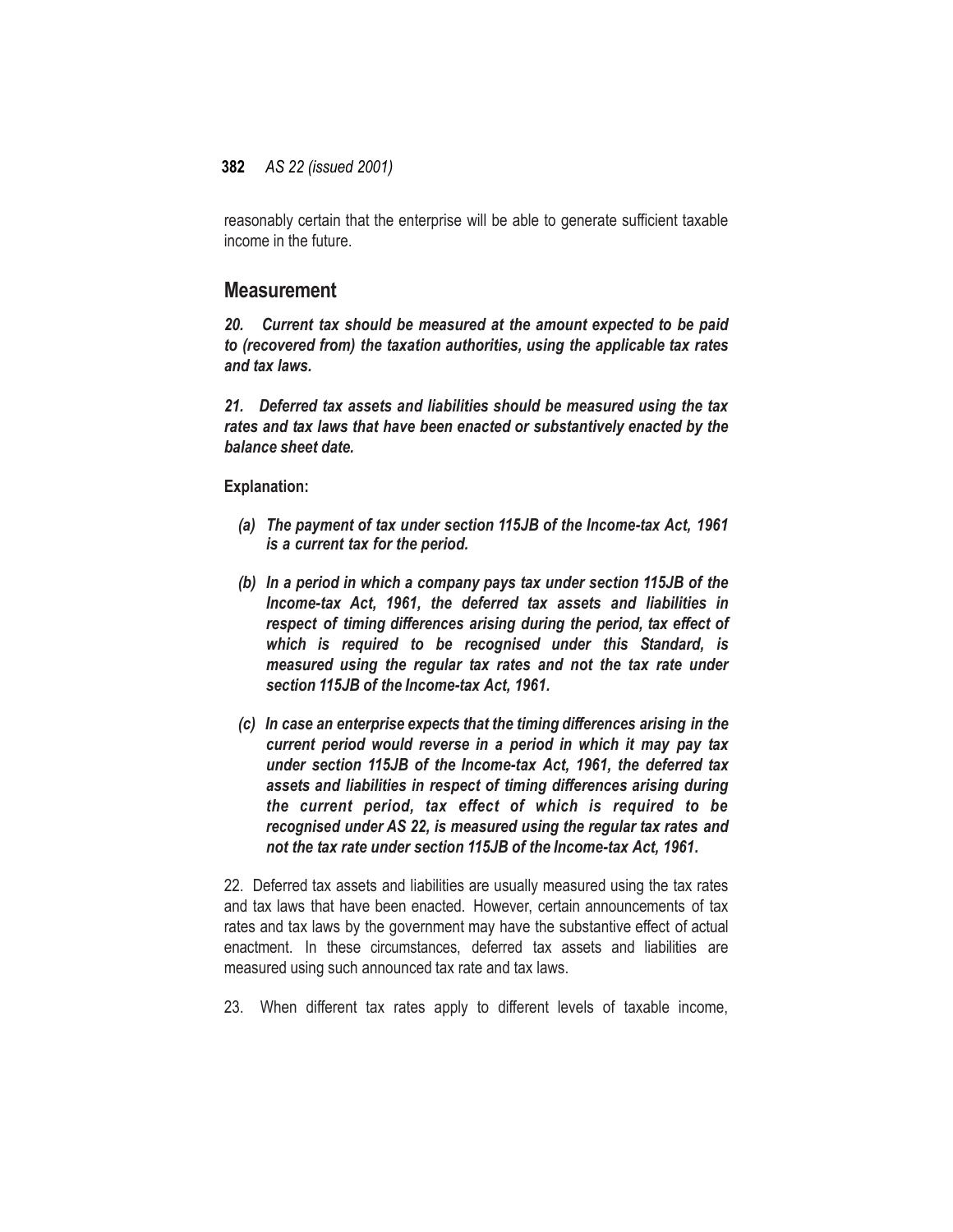deferred tax assets and liabilities are measured using average rates.

### *24. Deferred tax assets and liabilities should not be discounted to their present value.*

25. The reliable determination of deferred tax assets and liabilities on a discounted basis requires detailed scheduling of the timing of the reversal of each timing difference. In a number of cases such scheduling is impracticable or highly complex. Therefore, it is inappropriate to require discounting of deferred tax assets and liabilities. To permit, but not to require, discounting would result in deferred tax assets and liabilities which would not be comparable between enterprises. Therefore, this Standard does not require or permit the discounting of deferred tax assets and liabilities.

# **Review of Deferred Tax Assets**

*26. The carrying amount of deferred tax assets should be reviewed at each balance sheet date. An enterprise should write-down the carrying amount of a deferred tax asset to the extent that it is no longer reasonably certain or virtually certain, as the case may be (see paragraphs 15 to 18), that sufficient future taxable income will be available against which deferred tax asset can be realised. Any such write-down may be reversed to the extent that it becomes reasonably certain or virtually certain, as the case may be (see paragraphs 15 to 18), that sufficient future taxable income will be available.*

# **Presentation and Disclosure**

*27. An enterprise should offset assets and liabilities representing current tax if the enterprise:*

- *(a) has a legally enforceable right to set off the recognised amounts; and*
- *(b) intends to settle the asset and the liability on a net basis.*

28. An enterprise will normally have a legally enforceable right to set off an asset and liability representing current tax when they relate to income taxes levied under the same governing taxation laws and the taxation laws permit the enterprise to make or receive a single net payment.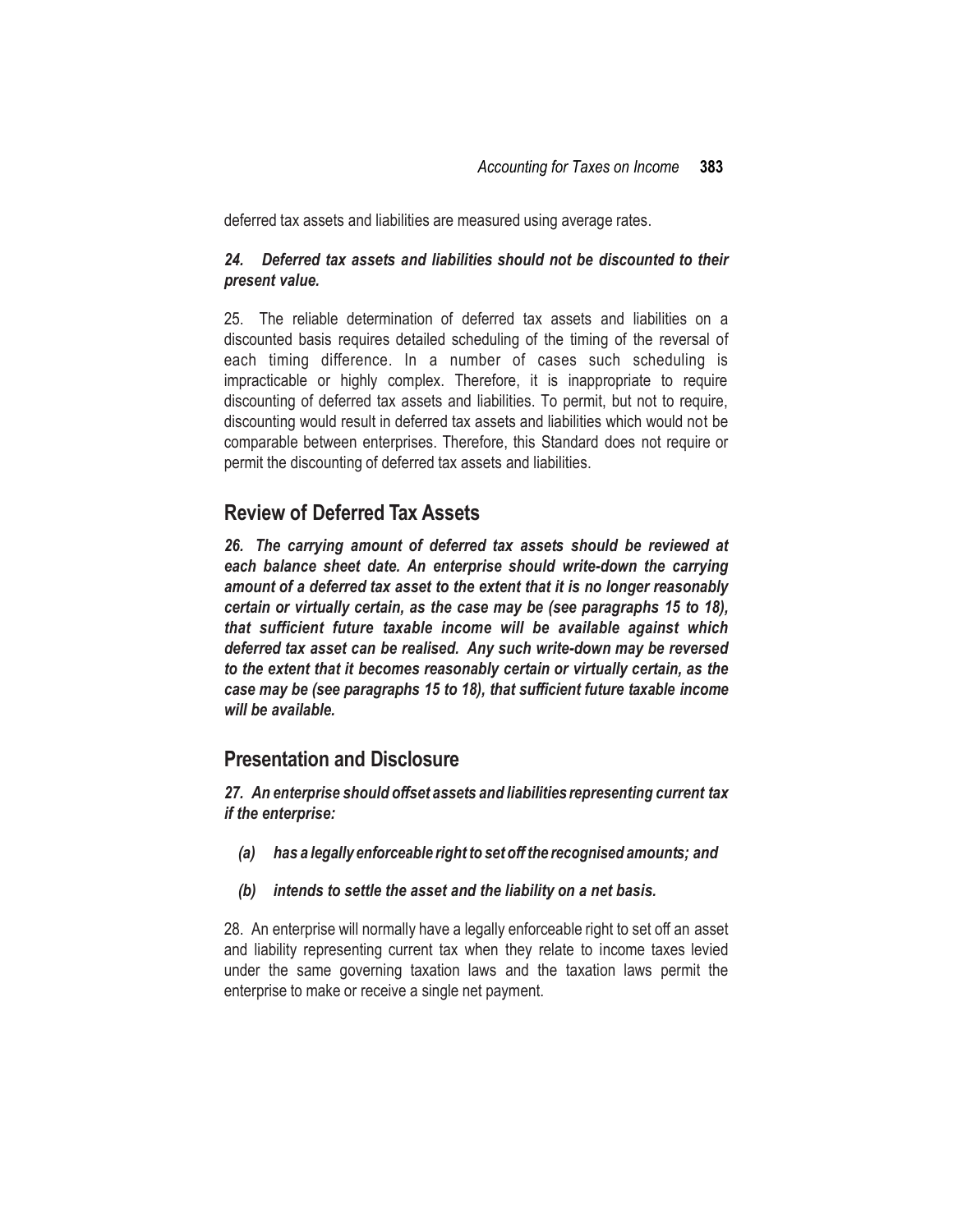*29. An enterprise should offset deferred tax assets and deferred tax liabilities if:*

- *(a) the enterprise has a legally enforceable right to set off assets against liabilities representing current tax; and*
- *(b) the deferred tax assets and the deferred tax liabilities relate to taxes on income levied by the same governing taxation laws.*

*30. Deferred tax assets and liabilities should be distinguished from assets and liabilities representing current tax for the period. Deferred tax assets and liabilities should be disclosed under a separate heading in the balance sheet of the enterprise, separately from current assets and current liabilities.*

#### **Explanation:**

*For non-companies entities, Deferred tax assets (net of the deferred tax liabilities, if any, in accordance with paragraph 29) may be disclosed on the face of the balance sheet separately after the head 'Investments' and deferred tax liabilities (net of the deferred tax assets, if any, in accordance with paragraph 29) may be disclosed on the face of the balance sheet separately after the head 'Unsecured Loans.'*

*31. The break-up of deferred tax assets and deferred tax liabilities into major components of the respective balances should be disclosed in the notes to accounts.*

*32. The nature of the evidence supporting the recognition of deferred tax assets should be disclosed, if an enterprise has unabsorbed depreciation or carry forward of losses under tax laws.*

# **Transitional Provisions**<sup>2</sup>

 $\overline{\phantom{a}}$ 

*33. On the first occasion that the taxes on income are accounted for in accordance with this Standard, the enterprise should recognise, in the* 

<sup>2</sup> Ministry of Corporate Affairs, Government of India, inserted the following footnote in Companies (Accounting Standards) Rules, 2021, under Companies Act, 2013, which is relevant for companies:

<sup>&</sup>quot;Transitional Provisions given in Paragraphs 33-34 are relevant only for standards notified under Companies (Accounting Standards) Rules, 2006, as amended from time to time."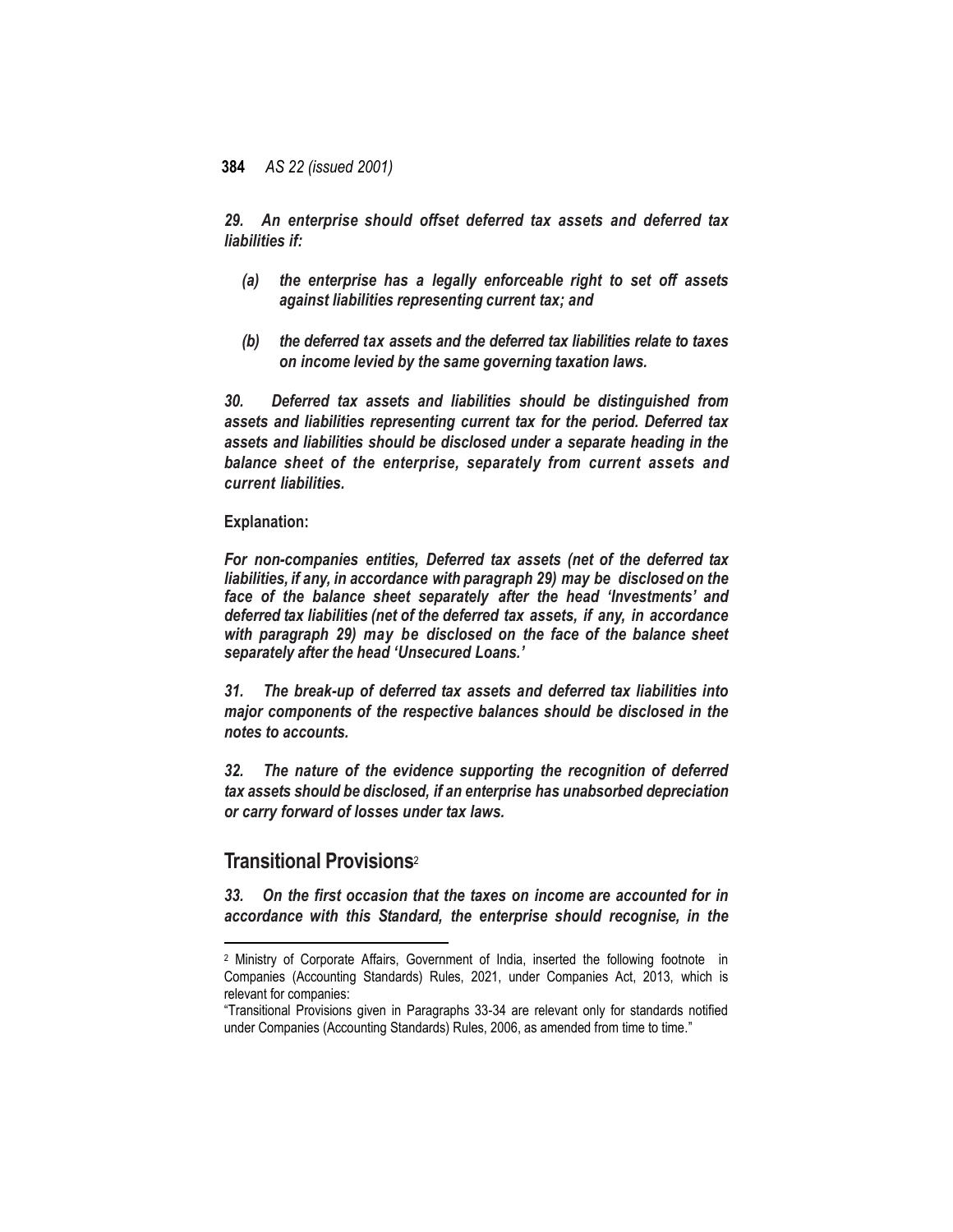*financial statements, the deferred tax balance that has accumulated prior to the adoption of this Standard as deferred tax asset/liability with a corresponding credit/charge to the revenue reserves, subject to the consideration of prudence in case of deferred tax assets (see paragraphs 15-18). The amount so credited/charged to the revenue reserves should be the same as that which would have resulted if this Standard had been in effect from the beginning.*

*33A On the first occasion when a non-company entity gets classified as a Micro enterprise (Level IV non-company entity), the accumulated deferred tax asset/liability appearing in the financial statements of immediate previous accounting period, should be adjusted against the opening revenue reserves.* 

34. For the purpose of determining accumulated deferred tax in the period in which this Standard is applied for the first time, the opening balances of assets and liabilities for accounting purposes and for tax purposes are compared and the differences, if any, are determined. The tax effects of these differences, if any, should be recognised as deferred tax assets or liabilities, if these differences are timing differences. For example, in the year in which an enterprise adopts this Standard, the opening balance of a fixed asset is Rs. 100 for accounting purposes and Rs. 60 for tax purposes. The difference is because the enterprise applies written down value method of depreciation for calculating taxable income whereas for accounting purposes straight line method is used. This difference will reverse in future when depreciation for tax purposes will be lower as compared to the depreciation for accounting purposes. In the above case, assuming that enacted tax rate for the year is 40% and that there are no other timing differences, deferred tax liability of Rs. 16 [(Rs. 100 - Rs. 60) x 40%] would be recognised. Another example is an expenditure that has already been written off for accounting purposes in the year of its incurrence but is allowable for tax purposes over a period of time. In this case, the asset representing that expenditure would have a balance only for tax purposes but not for accounting purposes. The difference between balance of the asset for tax purposes and the balance (which is nil) for accounting purposes would be a timing difference which will reverse in future when this expenditure would be allowed for tax purposes. Therefore, a deferred tax asset would be recognised in respect of this difference subject to the consideration of prudence (see paragraphs 15 - 18).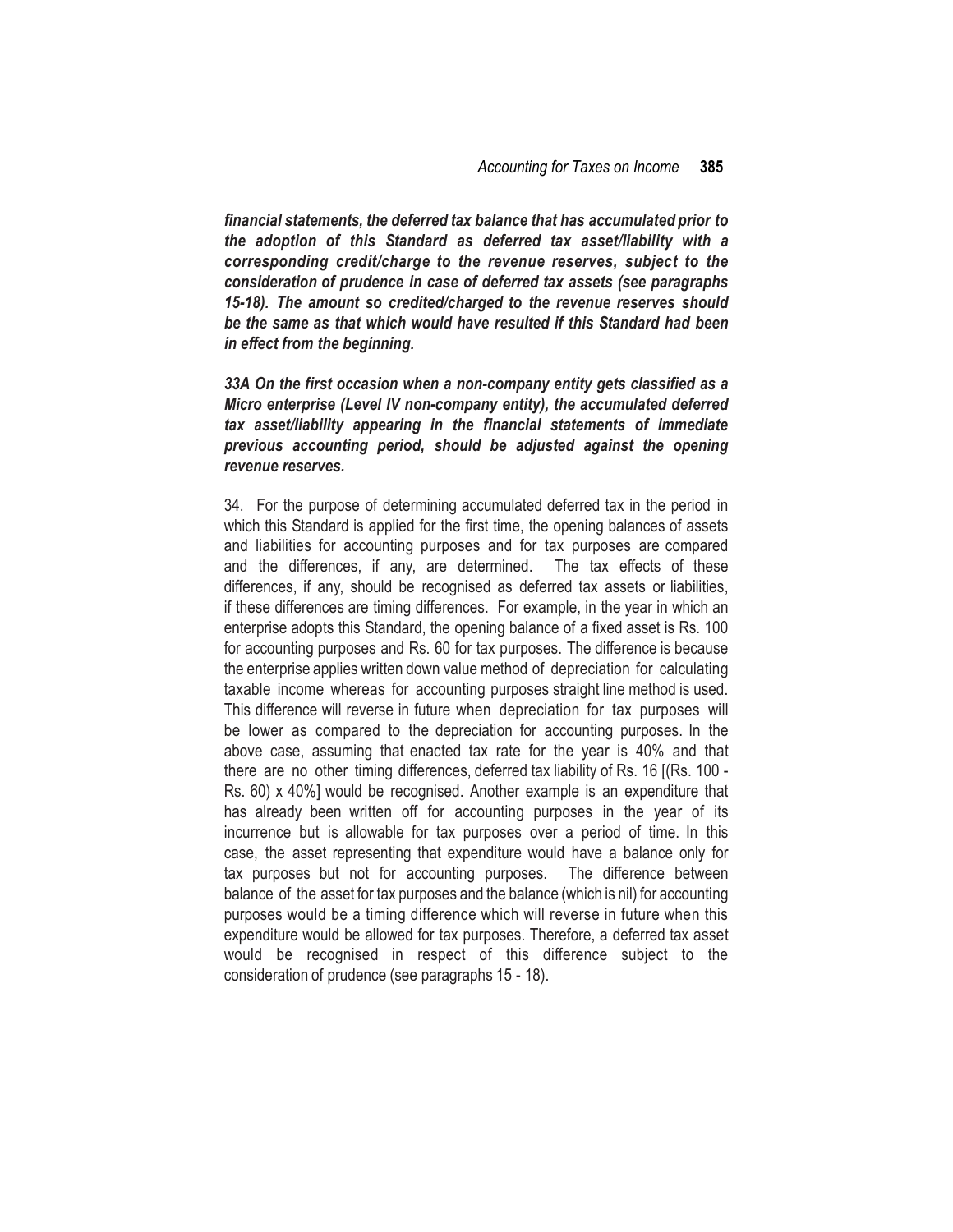# **Illustration I**

# **Examples of Timing Differences**

*Note: This illustration does not form part of the Accounting Standard. The purpose of this illustration is to assist in clarifying the meaning of the Accounting Standard. The sections mentioned hereunder are references to sections in the Income-taxAct, 1961, as amended by the FinanceAct, 2001.*

1. Expenses debited in the statement of profit and loss for accounting purposes but allowed for tax purposes in subsequent years, e.g.

- a) Expenditure of the nature mentioned in section 43B (e.g. taxes, duty, cess, fees, etc.) accrued in the statement of profit and loss on mercantile basis but allowed for tax purposes in subsequent years on payment basis.
- b) Payments to non-residents accrued in the statement of profit and loss on mercantile basis, but disallowed for tax purposes under section 40(a)(i) and allowed for tax purposes in subsequent years when relevant tax is deducted or paid.
- c) Provisions made in the statement of profit and loss in anticipation of liabilities where the relevant liabilities are allowed in subsequent years when they crystallize.

2. Expenses amortized in the books over a period of years but are allowed for tax purposes wholly in the first year (e.g. substantial advertisement expenses to introduce a product, etc. treated as deferred revenue expenditure in the books) or if amortization for tax purposes is over a longer or shorter period (e.g. preliminary expenses under section 35D, expenses incurred for amalgamation under section 35DD, prospecting expenses under section 35E).

- 3. Where book and tax depreciation differ. This could arise due to:
	- a) Differences in depreciation rates.
	- b) Differences in method of depreciation e.g. SLM or WDV.
	- c) Differences in method of calculation e.g. calculation of depreciation with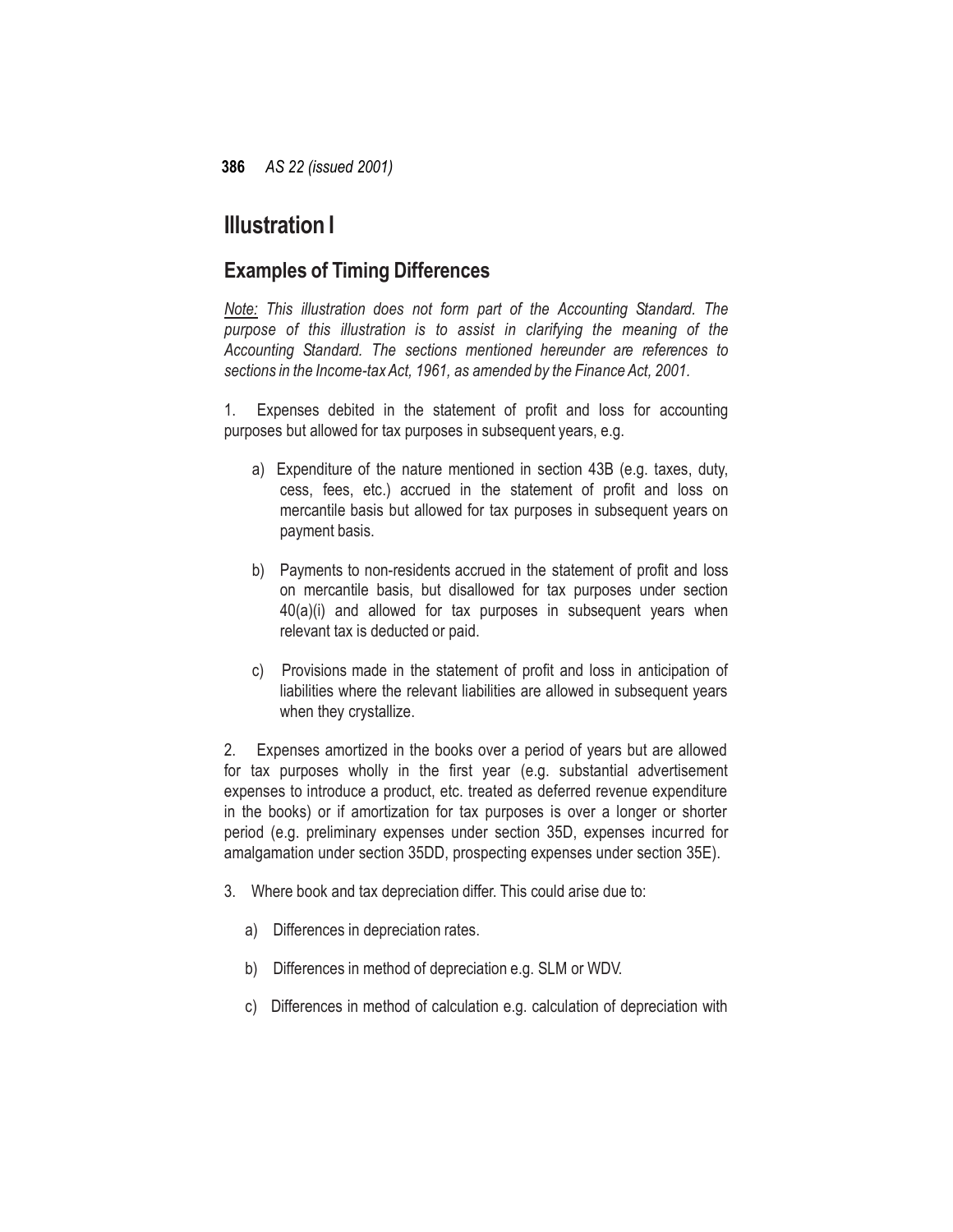reference to individual assets in the books but on block basis for tax purposes and calculation with reference to time in the books but on the basis of full or half depreciation under the block basis for tax purposes.

d) Differences in composition of actual cost of assets.

4. Where a deduction is allowed in one year for tax purposes on the basis of a deposit made under a permitted deposit scheme (e.g. tea development account scheme under section 33AB or site restoration fund scheme under section 33ABA) and expenditure out of withdrawal from such deposit is debited in the statement of profit and loss in subsequent years.

5. Income credited to the statement of profit and loss but taxed only in subsequent years e.g. conversion of capital assets into stock in trade.

6. If for any reason the recognition of income is spread over a number of years in the accounts but the income is fully taxed in the year of receipt.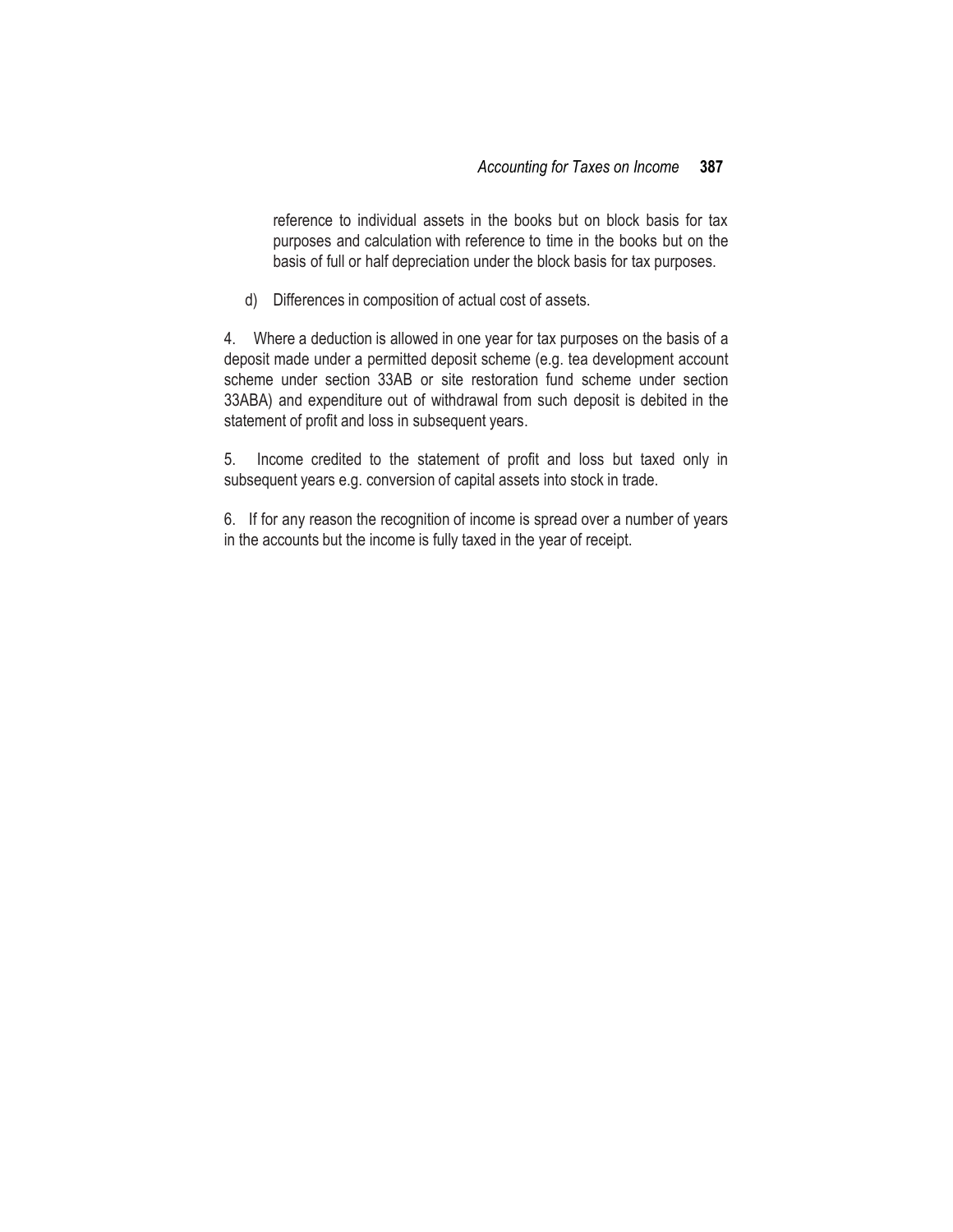# **Illustration II**

*Note: This illustration does not form part of the Accounting Standard. Its purpose is to illustrate the application of the Accounting Standard. Extracts from statement of profit and loss are provided to show the effects of the transactions described below.*

### **Illustration 1**

A company, ABC Ltd., prepares its accounts annually on 31st March. On 1st April, 20x1, it purchases a machine at a cost of Rs. 1,50,000. The machine has a useful life of three years and an expected scrap value of zero. Although it is eligible for a 100% first year depreciation allowance for tax purposes, the straight-line method is considered appropriate for accounting purposes. ABC Ltd. has profits before depreciation and taxes of Rs. 2,00,000 each year and the corporate tax rate is 40 per cent each year.

The purchase of machine at a cost of Rs. 1,50,000 in 20x1 gives rise to a tax saving of Rs. 60,000. If the cost of the machine is spread over three years of its life for accounting purposes, the amount of the tax saving should also be spread over the same period as shown below:

### **Statement of Profit and Loss (for the three years ending 31st March, 20x1, 20x2, 20x3)**

|                                            |                 | (Rupees in thousands) |                  |
|--------------------------------------------|-----------------|-----------------------|------------------|
|                                            | 20x1            | 20x2                  | 20x3             |
| Profit before depreciation and taxes       | 200             | 200                   | 200              |
| Less: Depreciation for accounting purposes | $\overline{50}$ | $\overline{50}$       | $\underline{50}$ |
| Profit before taxes                        | <u>150</u>      | 150                   | <u>150</u>       |
| Less: Tax expense                          |                 |                       |                  |
| Current tax                                |                 |                       |                  |
| $0.40(200 - 150)$                          | 20              |                       |                  |
| 0.40(200)                                  |                 | 80                    | 80               |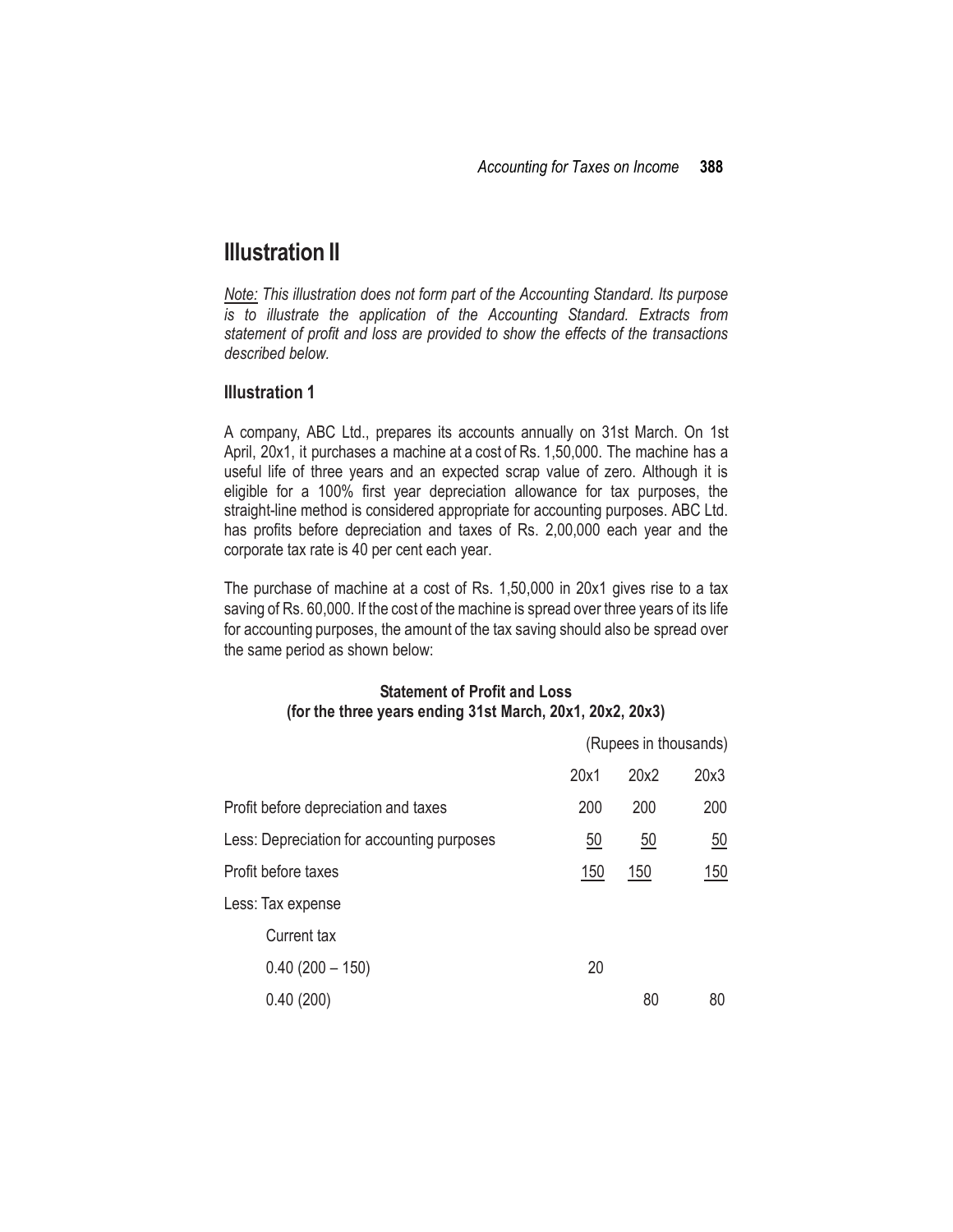| Deferred tax                                                                         |            |                  |          |
|--------------------------------------------------------------------------------------|------------|------------------|----------|
| Tax effect of timing<br>differences originating<br>during the year<br>$0.40(150-50)$ | 40         |                  |          |
| Tax effect of timing differences<br>reversing during the year                        |            |                  |          |
| $0.40(0 - 50)$                                                                       |            | (20)             | (20)     |
| Tax expense                                                                          | 60         | 60               | 60       |
| ifter tax                                                                            | 90         | 90               | 90       |
| Net timing differences                                                               | <u>100</u> | $\underline{50}$ | <u>0</u> |
| Deferred tax liability                                                               | 40         | ZU               |          |

In 20x1, the amount of depreciation allowed for tax purposes exceeds the amount of depreciation charged for accounting purposes by Rs. 1,00,000 and, therefore, taxable income is lower than the accounting income. This gives rise to a deferred tax liability of Rs. 40,000. In 20x2 and 20x3, accounting income is lower than taxable income because the amount of depreciation charged for accounting purposes exceeds the amount of depreciation allowed for tax purposes by Rs. 50,000 each year. Accordingly, deferred tax liability is reduced by Rs. 20,000 each in both the years. As may be seen, tax expense is based on the accounting income of each period.

In 20x1, the profit and loss account is debited and deferred tax liability account is credited with the amount of tax on the originating timing difference of Rs. 1,00,000 while in each of the following two years, deferred tax liability account is debited and profit and loss account is credited with the amount of tax on the reversing timing difference of Rs. 50,000.

The following Journal entries will be passed:

### **Year 20x1**

| Profit and Loss A/c                                                | Dr. | 20.000 |        |
|--------------------------------------------------------------------|-----|--------|--------|
| To Current tax A/c                                                 |     |        | 20,000 |
| (Being the amount of taxes payable for the year 20x1 provided for) |     |        |        |
| Profit and Loss A/c                                                | Dr. | 40.000 |        |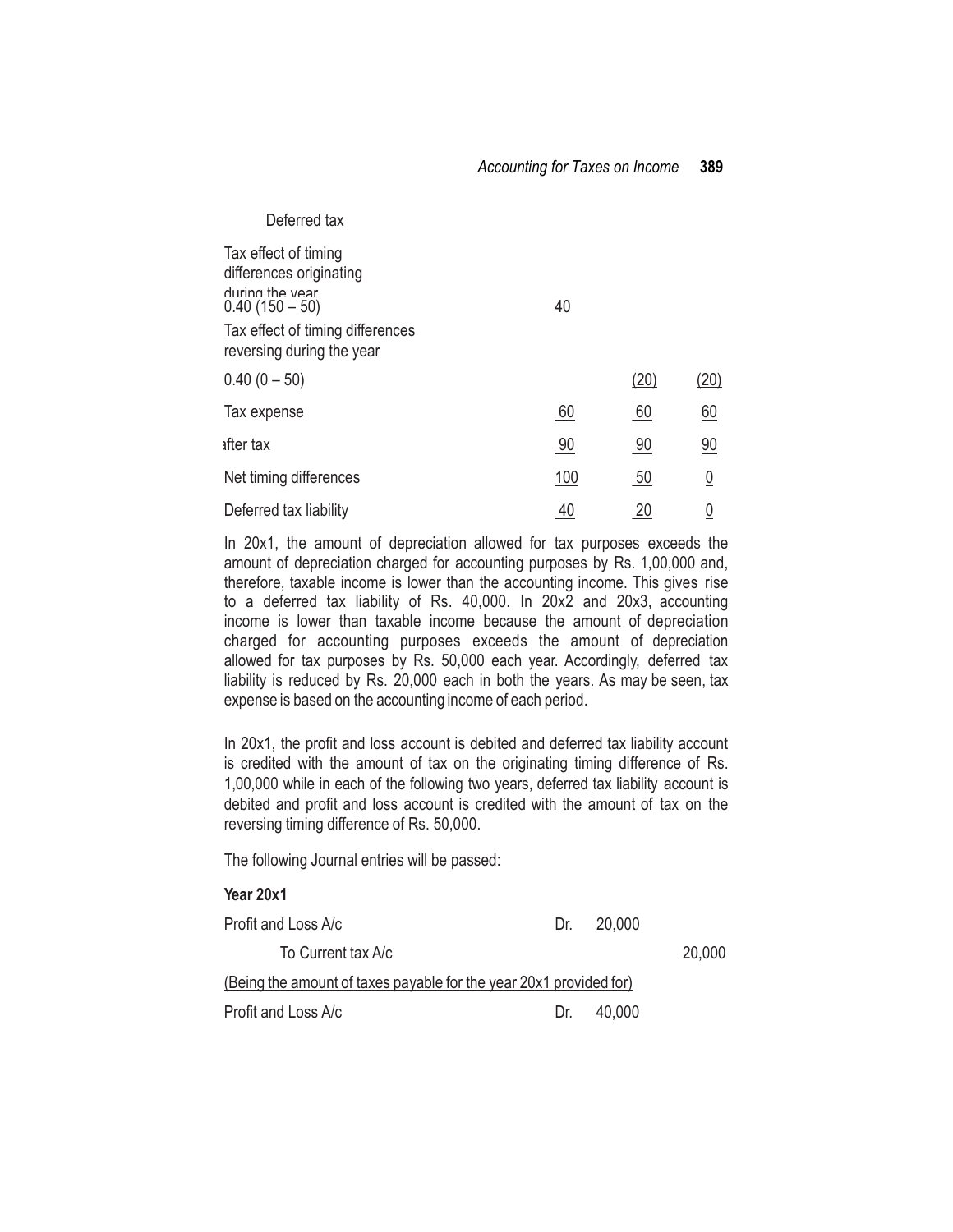| To Deferred tax A/c                                                                                    |     |        | 40,000 |
|--------------------------------------------------------------------------------------------------------|-----|--------|--------|
| (Being the deferred tax liability created for originating timing difference of<br><u>Rs. 1,00,000)</u> |     |        |        |
| Year 20x2                                                                                              |     |        |        |
| Profit and Loss A/c                                                                                    | Dr. | 80,000 |        |
| To Current tax A/c                                                                                     |     |        | 80,000 |
| (Being the amount of taxes payable for the year 20x2 provided for)                                     |     |        |        |
| Deferred tax A/c                                                                                       | Dr. | 20,000 |        |
| To Profit and Loss A/c                                                                                 |     |        | 20,000 |
| (Being the deferred tax liability adjusted for reversing timing difference of<br>Rs. 50,000            |     |        |        |
| Year 20x3                                                                                              |     |        |        |
| Profit and Loss A/c                                                                                    | Dr. | 80,000 |        |
| To Current tax A/c                                                                                     |     |        | 80,000 |
| (Being the amount of taxes payable for the year 20x3 provided for)                                     |     |        |        |
| Deferred tax A/c                                                                                       | Dr. | 20,000 |        |
| To Profit and Loss A/c                                                                                 |     |        | 20,000 |
|                                                                                                        |     |        |        |

(Being the deferred tax liability adjusted for reversing timing difference of Rs. 50,000)

In year 20x1, the balance of deferred tax account i.e., Rs. 40,000 would be shown separately from the current tax payable for the year in terms of paragraph 30 of the Standard. In Year 20x2, the balance of deferred tax account would be Rs. 20,000 and be shown separately from the current tax payable for the year as in year 20x1. In Year 20x3, the balance of deferred tax liability account would be nil.

# **Illustration 2**

In the above illustration, the corporate tax rate has been assumed to be same in each of the three years. If the rate of tax changes, it would be necessary for the enterprise to adjust the amount of deferred tax liability carried forward by applying the tax rate that has been enacted or substantively enacted by the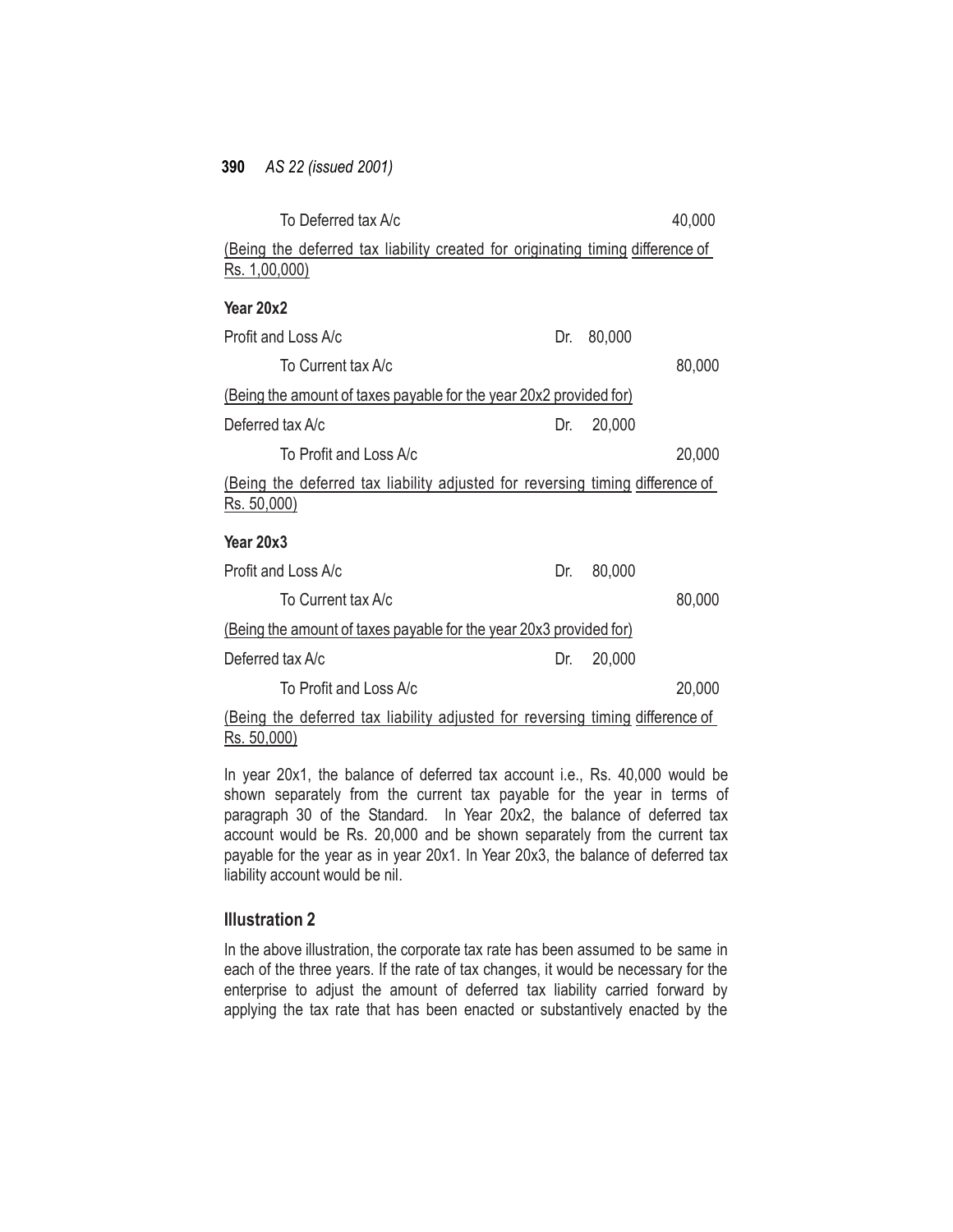balance sheet date on accumulated timing differences at the end of the accounting year (see paragraphs 21 and 22). For example, if in Illustration 1, the substantively enacted tax rates for 20x1, 20x2 and 20x3 are 40%, 35% and 38% respectively, the amount of deferred tax liability would be computed as follows:

The deferred tax liability carried forward each year would appear in the balance sheet as under:

| $31st March, 20x1 =$    | $0.40$ (1,00,000) = Rs. 40,000 |            |
|-------------------------|--------------------------------|------------|
| $31st March$ , $20x2 =$ | $0.35(50,000)$ = Rs. 17,500    |            |
| $31st March, 20x3 =$    | $0.38$ (Zero)                  | = Rs. Zero |

Accordingly, the amount debited/(credited) to the profit and loss account (with corresponding credit or debit to deferred tax liability) for each year would be as under:

| 31st March, 20x1 | $=$ Rs. 40,000<br>Debit   |
|------------------|---------------------------|
| 31st March, 20x2 | $(Credit) = Rs. (22,500)$ |
| 31st March, 20x3 | $(Credit) = Rs. (17,500)$ |

## **Illustration 3**

A company, ABC Ltd., prepares its accounts annually on 31st March. The company has incurred a loss of Rs. 1,00,000 in the year 20x1 and made profits of Rs. 50,000 and 60,000 in year 20x2 and year 20x3 respectively. It is assumed that under the tax laws, loss can be carried forward for 8 years and tax rate is 40% and at the end of year 20x1, it was virtually certain, supported by convincing evidence, that the company would have sufficient taxable income in the future years against which unabsorbed depreciation and carry forward of losses can be set-off. It is also assumed that there is no difference between taxable income and accounting income except that set- off of loss is allowed in years 20x2 and 20x3 for tax purposes.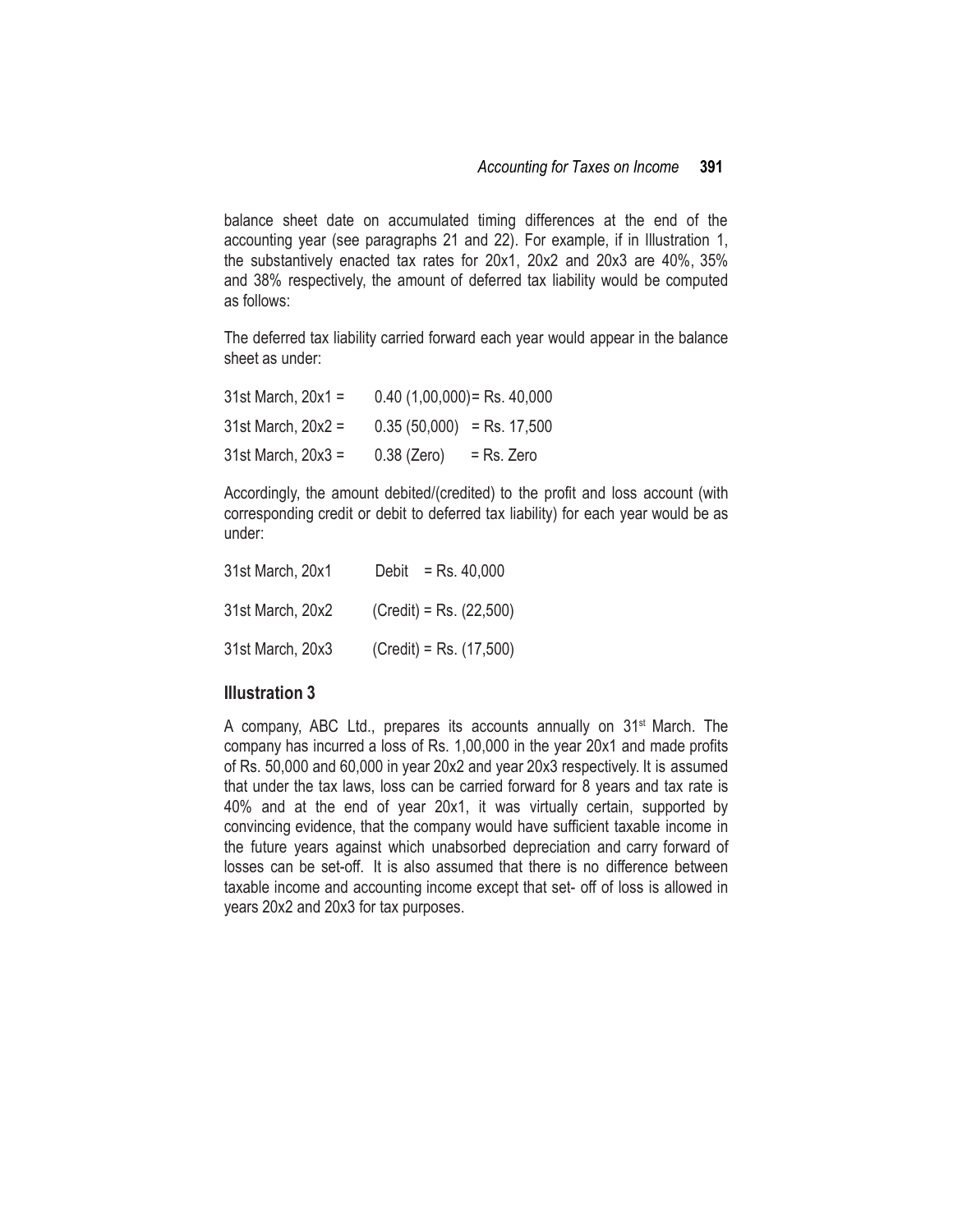# **Statement of Profit and Loss (for the three years ending 31st March, 20x1, 20x2, 20x3)**

|                                                                 |       |      | (Rupees in thousands) |
|-----------------------------------------------------------------|-------|------|-----------------------|
|                                                                 | 20x1  | 20x2 | 20x3                  |
| Profit (loss)                                                   | (100) | 50   | 60                    |
| Less: Current tax                                               |       |      | (4)                   |
| Deferred tax:                                                   |       |      |                       |
| Tax effect of timing differences originating<br>during the year | 40    |      |                       |
| Tax effect of timing differences reversing<br>during the year   |       | (20) | (20)                  |
| Profit (loss) after tax effect                                  | '60   | 30   | 36                    |

### **Illustration 4**

*Note: The purpose of this illustration is to assist in clarifying the meaning of the explanation to paragraph 13 of the Standard.*

## **Facts:**

- 1. The income before depreciation and tax of an enterprise for 15 years is Rs. 1000 lakhs per year, both as per the books of account and for income-tax purposes.
- 2. The enterprise is subject to 100 percent tax-holiday for the first 10 years under section 80-IA. Tax rate is assumed to be 30 percent.
- 3. At the beginning of year 1, the enterprise has purchased one machine for Rs. 1500 lakhs. Residual value is assumed to be nil.
- 4. For accounting purposes, the enterprise follows an accounting policy to provide depreciation on the machine over 15 years on straight-line basis.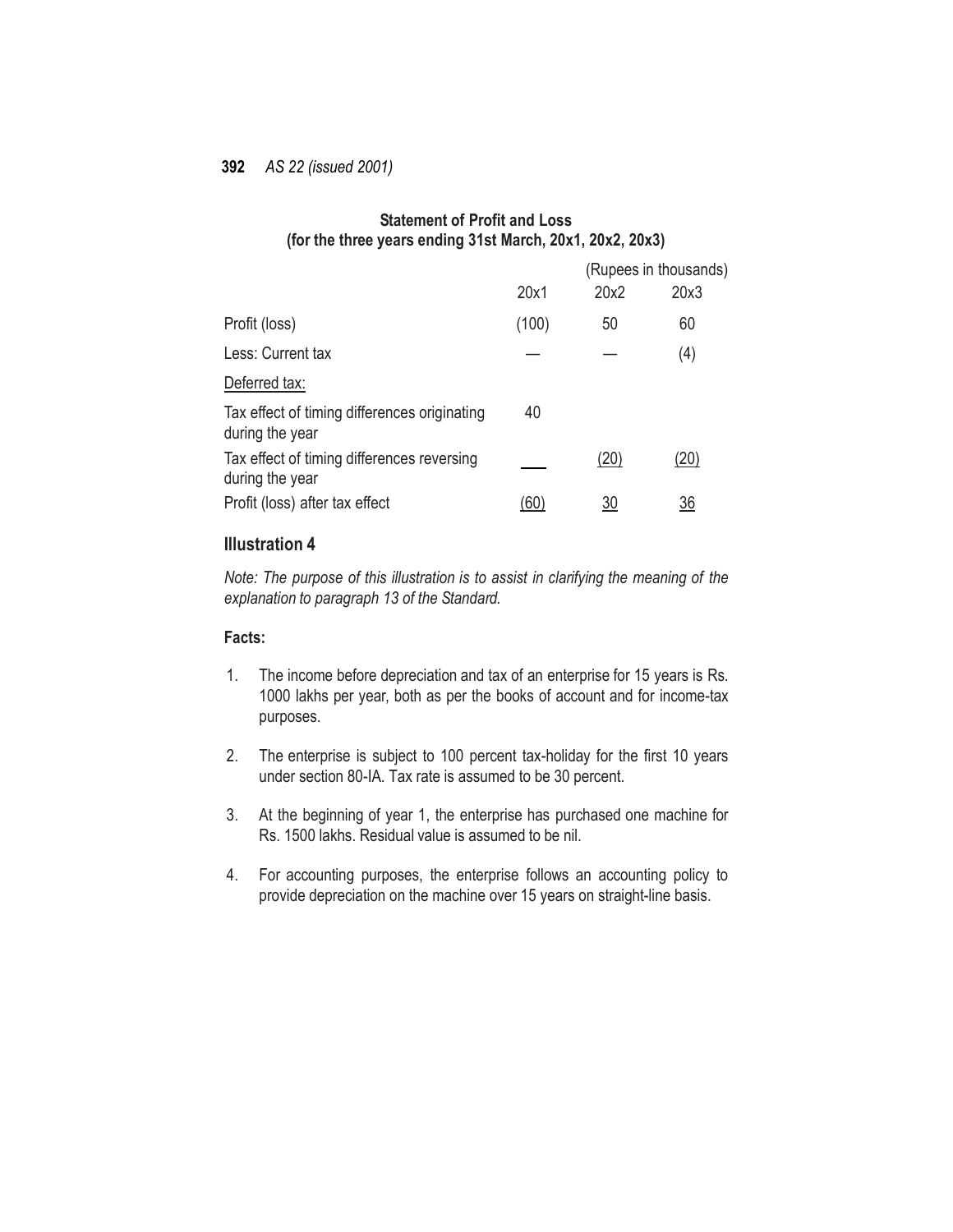5. For tax purposes, the depreciation rate relevant to the machine is 25% on written down value basis.

The following computations will be made, ignoring the provisions of section 115JB (MAT), in this regard:

# **Table 1 Computation of depreciation on the machine for accounting purposes and tax purposes**

Year Depreciation for accounting purposes Depreciation for tax purposes 1 100 375 2 100 281 3 100 211 4 100 158 5 100 119 6 100 89 7 100 67 8 100 50 9 100 38 10 100 28 11 100 21 12 100 16 13 100 12 14 100 9 15 100 7

(Amounts in Rs. lakhs)

At the end of the 15th year, the carrying amount of the machinery for accounting purposes would be nil whereas for tax purposes, the carrying amount is Rs. 19 lakhs which is eligible to be allowed in subsequent years.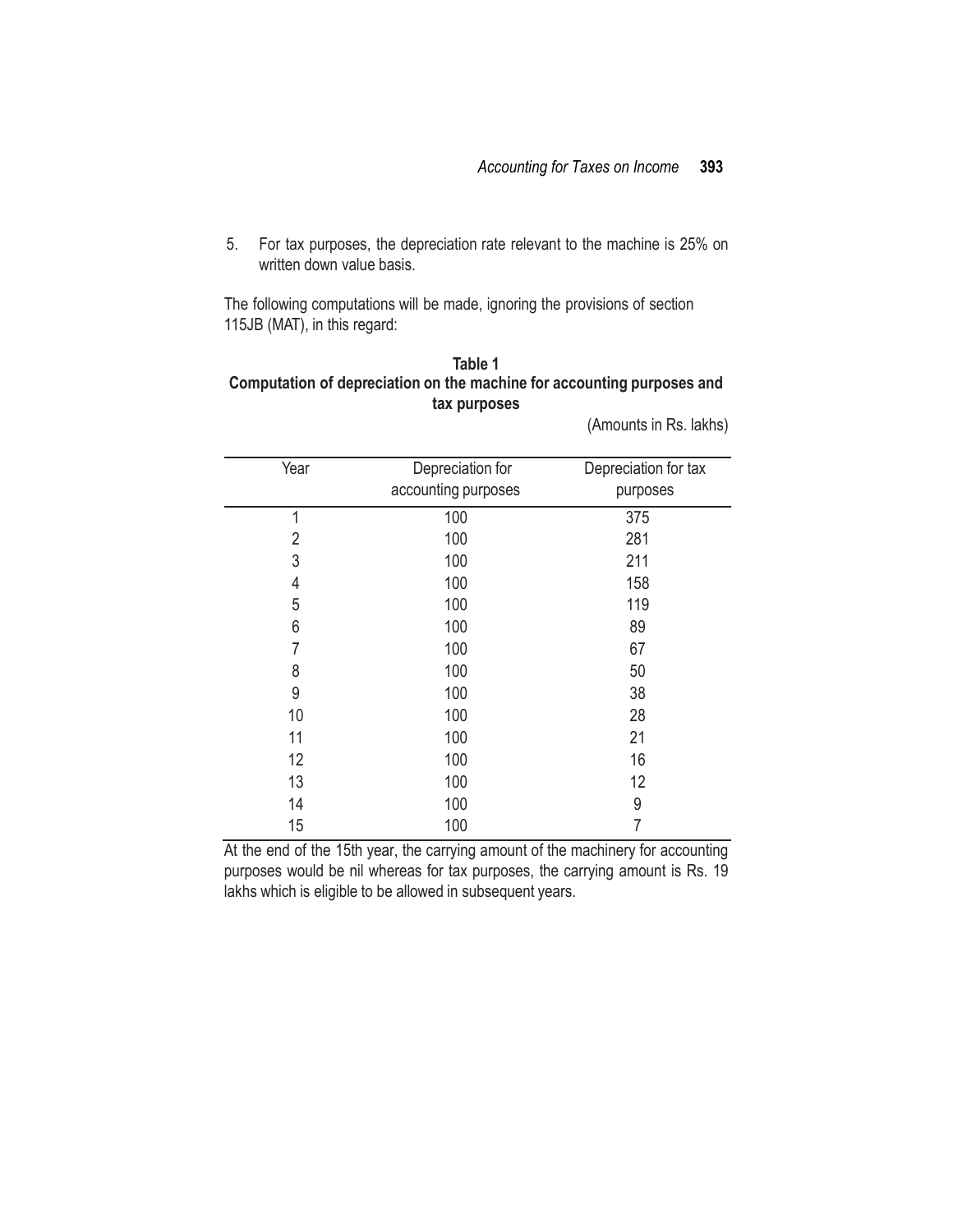|                     |                                                                                                  |                                              |                                                                                |                                        | <b>Laple</b>                 | <b>Computation of Timing differences</b>                                                   |                                                                          |                                                                                                                                                      |
|---------------------|--------------------------------------------------------------------------------------------------|----------------------------------------------|--------------------------------------------------------------------------------|----------------------------------------|------------------------------|--------------------------------------------------------------------------------------------|--------------------------------------------------------------------------|------------------------------------------------------------------------------------------------------------------------------------------------------|
|                     |                                                                                                  |                                              |                                                                                |                                        |                              |                                                                                            |                                                                          | (Amounts in Rs. lakhs                                                                                                                                |
|                     | 2                                                                                                |                                              | 4                                                                              | 5                                      | G                            |                                                                                            | ∞                                                                        | ø                                                                                                                                                    |
| Year                | ncome before<br>for accounting<br>purposes and<br>tax purposes)<br>and tax (both<br>Depreciation | depreciation<br>Accounting<br>ncome<br>after | Income (after<br>depreciation<br>Gross Total<br>deducting<br>under tax<br>aws) | Deduction<br>Section<br>80-IA<br>under | Taxable<br>Income<br>$(4-5)$ | Difference between<br>ncome and<br>income $(3-6)$<br>accounting<br>taxable<br><b>Total</b> | pursuant to<br>deduction<br>Permanent<br>Difference<br>section<br>80-IA) | iming Difference(due to<br>accounting purposes<br>different amounts of<br>and tax purposes<br>and R=Reversing<br>depreciation for<br>(O= Originating |
|                     | $\overline{\mathsf{SO}}$                                                                         | g                                            | 525                                                                            | 55                                     |                              |                                                                                            | ន្ល                                                                      | 275 <sub>(O)</sub>                                                                                                                                   |
|                     | $\frac{8}{2}$                                                                                    | 900                                          | <u>وم</u>                                                                      | <u>وم</u>                              |                              | g                                                                                          | <u>وا</u>                                                                | 181 <sub>(O)</sub>                                                                                                                                   |
|                     |                                                                                                  |                                              |                                                                                | <b>892</b>                             |                              |                                                                                            |                                                                          | 11(0)                                                                                                                                                |
|                     |                                                                                                  | 5555555555555                                | <b>examena</b>                                                                 |                                        |                              | ន្តន្តន្តន្តន្តន្តន្តុកុងនុត្                                                              | <b>RASHRSSH</b>                                                          | 58 (O)                                                                                                                                               |
|                     |                                                                                                  |                                              |                                                                                |                                        |                              |                                                                                            |                                                                          |                                                                                                                                                      |
|                     |                                                                                                  |                                              |                                                                                | ន្តដូននិន្នដ                           |                              |                                                                                            |                                                                          |                                                                                                                                                      |
|                     |                                                                                                  |                                              |                                                                                |                                        | ż                            |                                                                                            |                                                                          | នាំ                                                                                                                                                  |
| ထ တ                 |                                                                                                  |                                              |                                                                                |                                        | 乏                            |                                                                                            |                                                                          |                                                                                                                                                      |
|                     |                                                                                                  |                                              |                                                                                |                                        | z                            |                                                                                            |                                                                          |                                                                                                                                                      |
| ≘                   |                                                                                                  |                                              |                                                                                |                                        | ž                            |                                                                                            |                                                                          |                                                                                                                                                      |
|                     |                                                                                                  |                                              |                                                                                | 医                                      |                              |                                                                                            | ₹                                                                        |                                                                                                                                                      |
| $\bar{\phantom{a}}$ |                                                                                                  |                                              |                                                                                | 乏                                      |                              |                                                                                            | 乏                                                                        |                                                                                                                                                      |
|                     |                                                                                                  |                                              | 388                                                                            |                                        | ន្តនីន្តនីន                  |                                                                                            | ₹                                                                        | <b>CONNESSEN</b>                                                                                                                                     |
|                     |                                                                                                  |                                              | ត្តឱ្                                                                          |                                        |                              |                                                                                            | ż                                                                        |                                                                                                                                                      |
|                     |                                                                                                  |                                              |                                                                                |                                        |                              |                                                                                            | 乏                                                                        |                                                                                                                                                      |
|                     |                                                                                                  |                                              |                                                                                |                                        |                              |                                                                                            |                                                                          | ഉ                                                                                                                                                    |

−.<br>Hati Table 2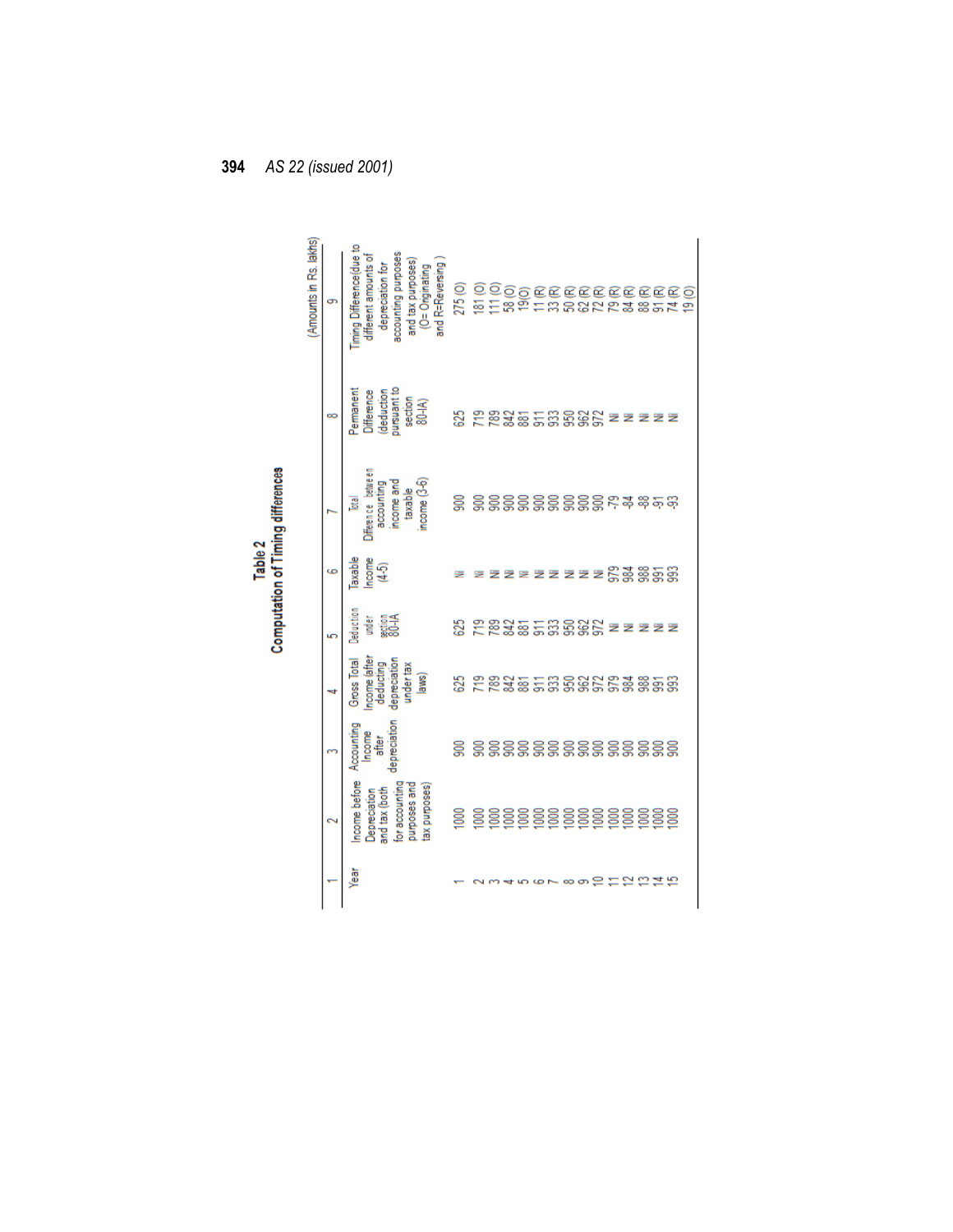#### Notes:

1. Timing differences originating during the tax holiday period are Rs.644 lakhs, out of which Rs. 228 lakhs are reversing during the tax holiday period and Rs. 416 lakhs are reversing after the tax holiday period. Timing difference of Rs. 19 lakhs is originating in the 15th year which would reverse in subsequent years when for accounting purposes depreciation would be nil but for tax purposes the written down value of the machinery of Rs. 19 lakhs would be eligible to be allowed as depreciation.

2. As per the Standard, deferred tax on timing differences which reverse during the tax holiday period should not be recognised. For this purpose, timing differences which originate first are considered to reverse first. Therefore, the reversal of timing difference of Rs. 228 lakhs during the tax holiday period, would be considered to be out of the timing difference which originated in year 1. The rest of the timing difference originating in year 1 and timing differences originating in years 2 to 5 would be considered to be reversing after the tax holiday period. Therefore, in year 1, deferred tax would be recognised on the timing difference of Rs. 47 lakhs (Rs. 275 lakhs - Rs. 228 lakhs) which would reverse after the tax holiday period. Similar computations would be made for the subsequent years. The deferred tax assets/liabilities to be recognised during different years would be computed as per the following Table.

| Year | Income $x$ 30%) | Current tax (Taxable Deferred tax (Timing<br>difference $x$ 30%) | Accumulated<br>Deferred tax<br>(L= Liability and<br>$A = Asset$ | Tax expense |
|------|-----------------|------------------------------------------------------------------|-----------------------------------------------------------------|-------------|
|      | Nil             | $47 \times 30\% = 14$                                            | 14 $(L)$                                                        | 14          |
|      |                 | (see note 2 above)                                               |                                                                 |             |
| 2    | Nil             | $181 \times 30\% = 54$                                           | 68 (L)                                                          | 54          |
| 3    | Nil             | $111 \times 30\% = 33$                                           | 101 $(L)$                                                       | 33          |
| 4    | Nil             | $58 \times 30\% = 17$                                            | 118 $(L)$                                                       | 17          |
| 5    | Nil             | $19 \times 30\% = 6$                                             | 124 $(L)$                                                       | 6           |
| 6    | Nil             | Nil <sup>1</sup>                                                 | 124 $(L)$                                                       | Nil         |
|      | Nil             | Nil <sup>1</sup>                                                 | 124 $(L)$                                                       | Nil         |
| 8    | Nil             | Nil <sup>1</sup>                                                 | 124 $(L)$                                                       | Nil         |
| 9    | Nil             | Nil <sup>1</sup>                                                 | 124 $(L)$                                                       | Nil         |

|                                                    | Table 3 |  |  |
|----------------------------------------------------|---------|--|--|
| <b>Computation of current tax and deferred tax</b> |         |  |  |

(Amounts in Rs. lakhs)